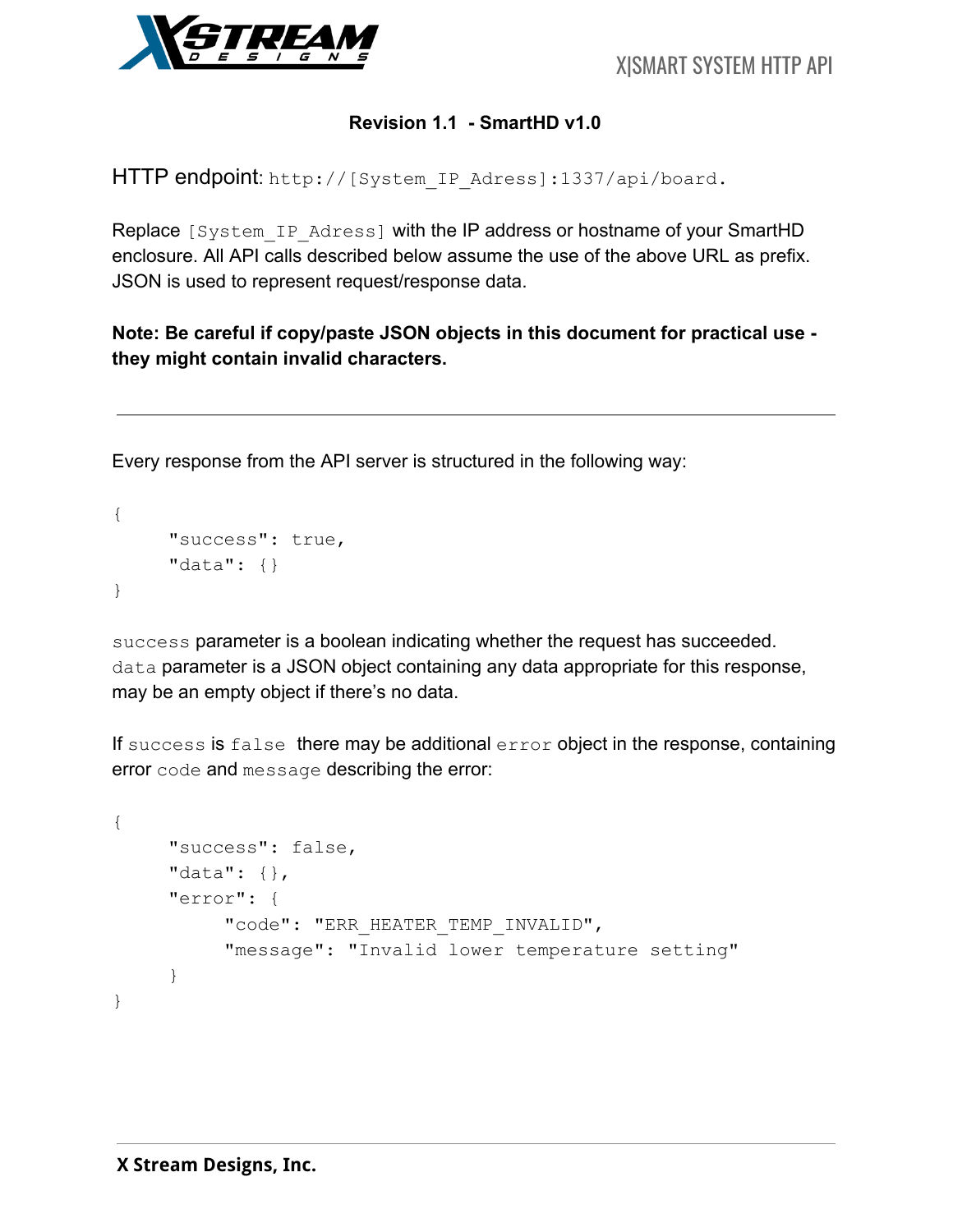

# **Authentication**

Most of the API calls require authentication before use. If Control Authentication is enabled in the Web UI, **all** API calls will require authentication. Each API call documented below will have a note on whether authentication is required for it.

```
POST /auth/login
```
### JSON parameters:

```
username - username used to log in via the web UI
password - password used to log in via the web UI
```
### Example request:

```
POST http://[boardhost]:1337/api/board/auth/login
{
     "username": "admin",
     "password": "somepassword"
}
```
Response:

```
{
     "username": "admin",
     "admincontrol": true,
     "token": "eyJ0eXAiOiJKV1QiLA0KICJhbGciOiJIUzI1NiJ9"
}
```
token received from authentication response must then be used in every API call that requires authentication. Token must be sent in the Authorization HTTP header in the following form:

```
Authorization: Bearer [token]
```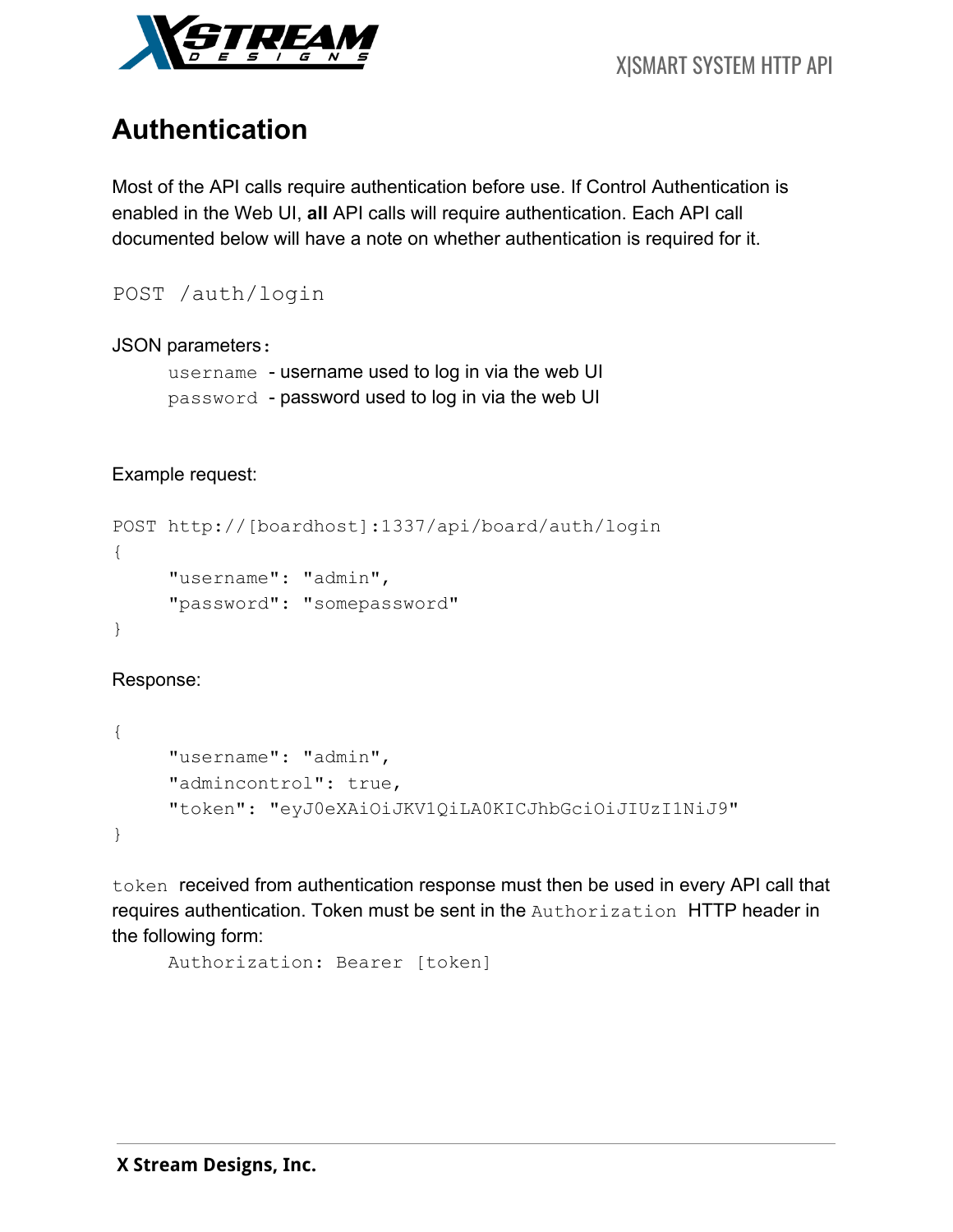

An example HTTP header would be:

Authorization: Bearer eyJ0eXAiOiJKV1QiLA0KICJhbGciOiJIUzI1NiJ9

In practice token will be a bit longer.

### **Possible errors:**

- 401 username or password is incorrect.
- 500 internal error.

Token acquired during authentication will be valid for 24 hours. After that, a new token must be obtained by repeating the authentication process.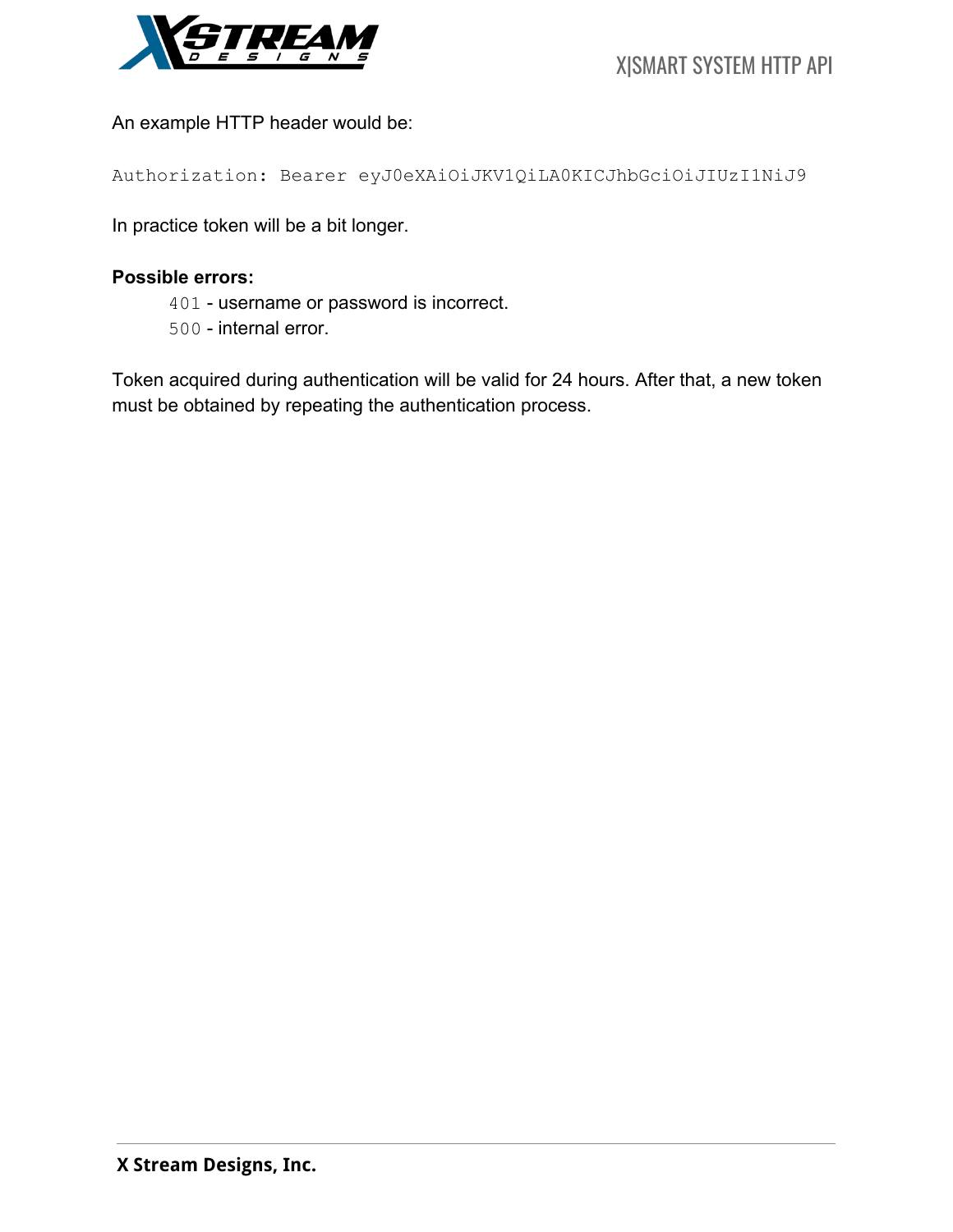

# **Realtime Data**

GET /realtime

**Authentication**: required if Control Authentication is enabled in the UI.

Get real time data from the board. This is typically called periodically to have the latest data on hand. Response includes data on tank alarm, tank fill status, scheduled wash/wipe configurations, and system stats.

Stats include: input current, input voltage, internal temperature, external temperature (if applicable), fluid level (if applicable), aux. tank fill pump state (if applicable), internal heater state. Temperature values are specified in Fahrenheit.

See below for more detailed descriptions of the response.

### Example request:

```
GET http://[boardhost]:1337/api/board/realtime
```
Example response:

```
{
     "success": true,
     "data": {
          "stats": {
               "current": 5.84,
               "fluidlevel": 33,
               "internaltemp": 239.9,
               "externaltemp": 239,
               "voltage": 36.37,
               "heater state": "ON",
               "tank pump state": "OFF",
          },
          "alarms": {
               "tankAlarm": {
                     "time": 1561466374296,
                     "ack": false
               },
```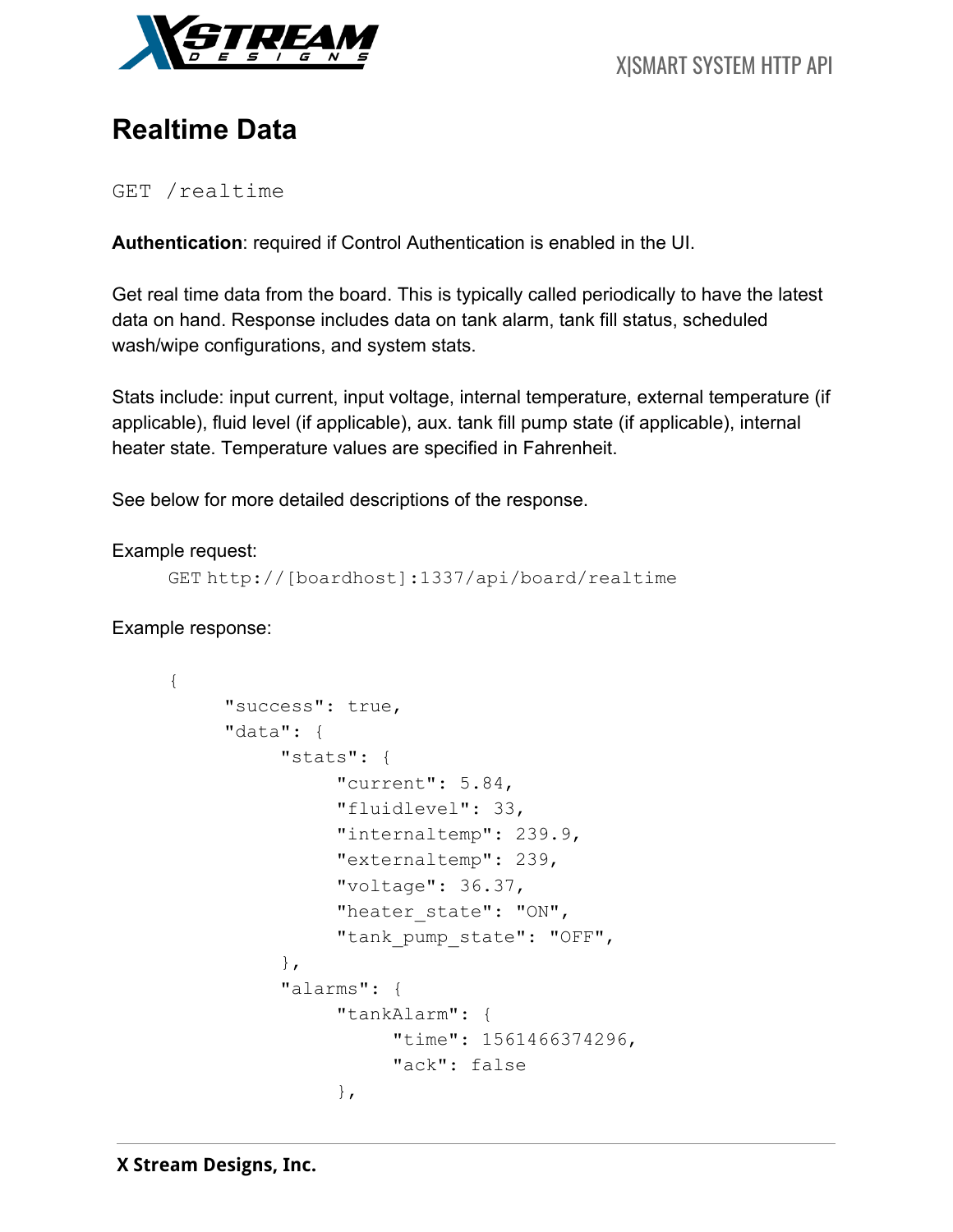

```
"tankFill": {
                     "inProgress": false,
                     "result:": null
               }
          },
          "schedules" {
               "washConfig": {
                     "on": true,
                     "interval": 86400000,
                     "timeout": 13
                     "begintime": 1561466374296,
                     "lastrun": 1561466374296
               },
               "wipeConfig": {
                     "on": true,
                     "interval": 0,
                     "timeout": 900000
                     "begintime": 1561466374296,
                     "lastrun": 1561466374296,
                     "motorRunning": true
               }
          }
     }
}
```
fluidlevel is a number from 0 to 100 indicating the percentage of fluid bottle level.

Load can be calculated from voltage and current values by multiplying them together:

 $load = current * voltage$ 

Due to occasional problems occurring while polling the board for stats, fluidlevel parameter can be sent as null. If external temperature sensor is not installed, externaltemp parameter will also be null.

Other parameters:

• tankAlarm is an object describing when the alarm was detected (time field) and whether it is acknowledged or not (ack field).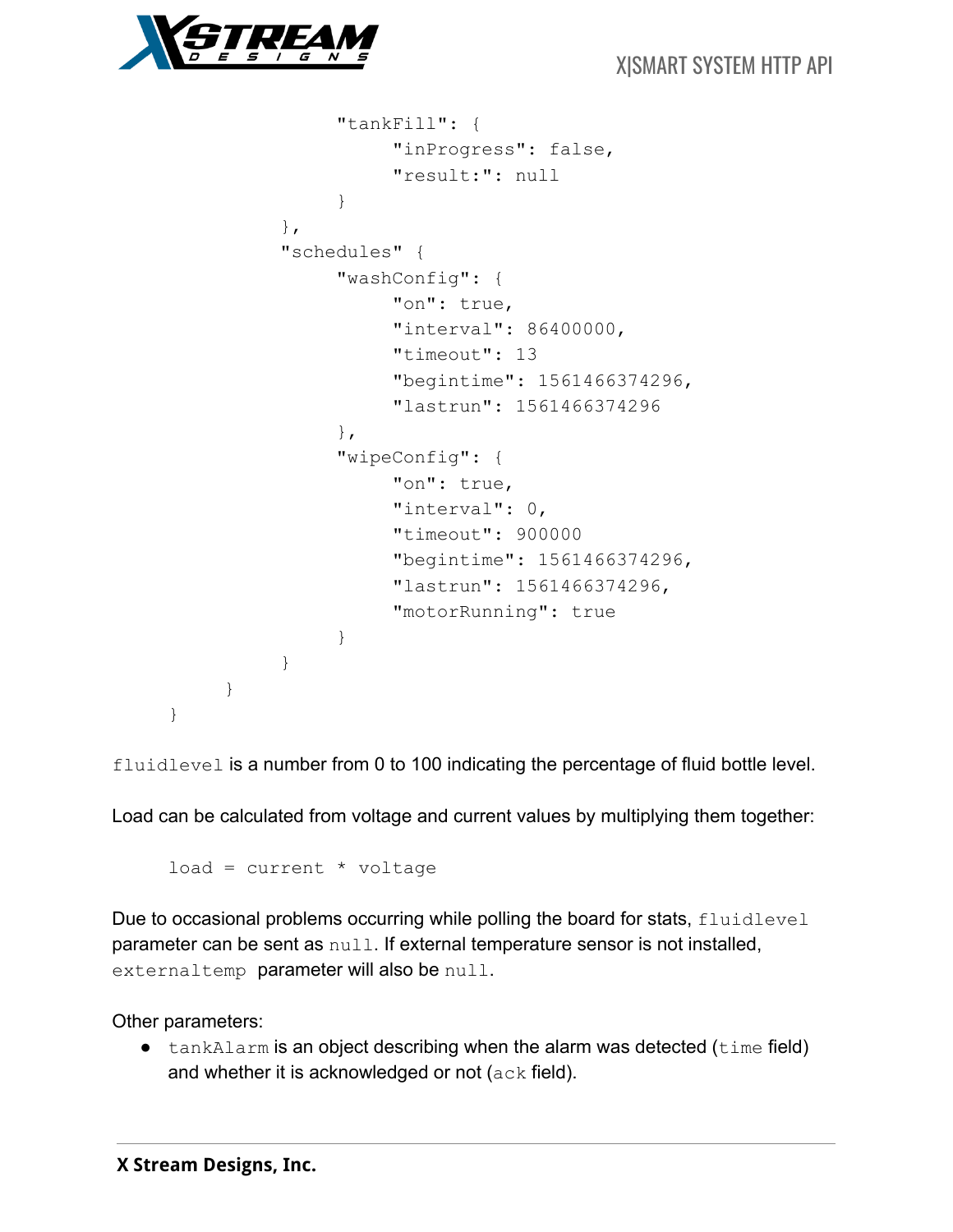

- $\bullet$  tankFill is an object describing the current status of the manual tank fill procedure. inProgress is set to true for as long as the tank fill procedure is running. result property describes the result of tank fill procedure as follows:
	- success (boolean) indicates whether tank fill completed successfully
	- error (string) contains the error code, if any
	- message (string) contains the error message, if any
	- fluidLevelNotMoved (boolean) indicates whether tank fill failed due to fluid level not advancing within the time window configured by Auto Tank Fill in system settings
	- pumpFailed (boolean) indicates whether tank fill failed due to failure of the tank pump
	- timedOut (boolean) indicates whether tank fill procedure was stopped by the system due to taking too long
- washConfig and wipeConfig are identical to what's described in the corresponding API calls below, except for the following:
	- begintime is a timestamp indicating when the scheduled wash/wipe procedure began
	- o lastrun is a timestamp indicating when the last wash/wipe occurred. This is inapplicable for continuous wipe.
	- wipeConfig.motorRunning is a boolean indicating the current status of the dome motor

### **Possible errors:**

- 401 unauthorized.
- 500 internal error.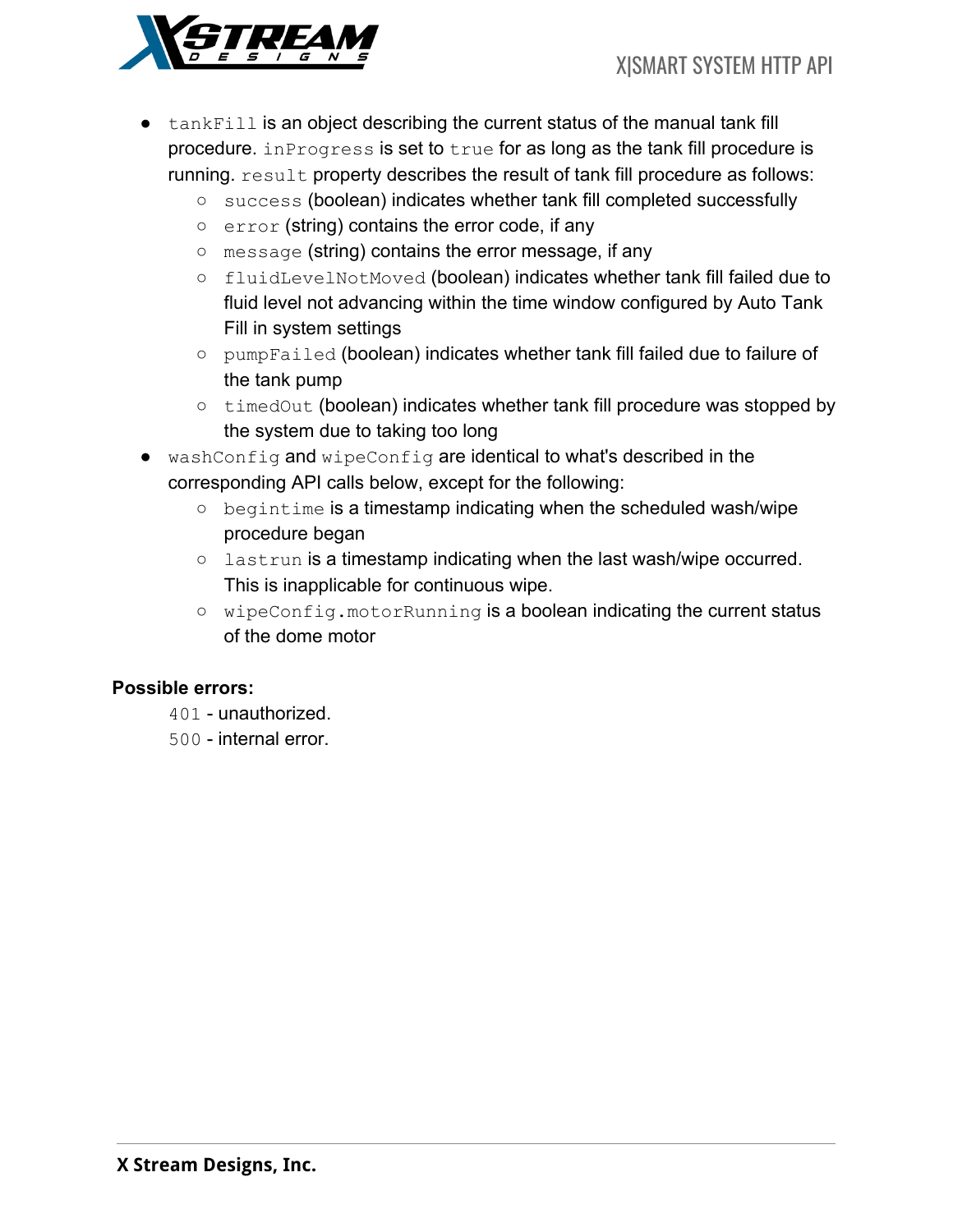

# **Components**

**Note:** some component names are aliased and are different from their standard names. The following aliases are used:

| <b>Standard name</b> | <b>Alias</b>   |
|----------------------|----------------|
| $12VDC_1$            | $vdc12_1$      |
| $12VDC_2$            | $vdc12_2$      |
| $24VDC_1$            | $vdc24$ 1      |
| $24VDC_2$            | $vdc24$ 2      |
| POE                  | poe            |
| ACTIVEPOE            | apoe           |
| PUMP                 | pump           |
| TANKPUMP             | tankpump       |
| INTERNALHEATER       | internalheater |
| FAN1AND2             | fans           |
| MOTOR                | domemotor      |

GET /components/state

**Authentication**: required if Control Authentication is enabled in the UI.

Get the state (on/off) of board components.

Example response:

```
{
     "success": true,
     "data": {
          "vdc12_1": 1,
```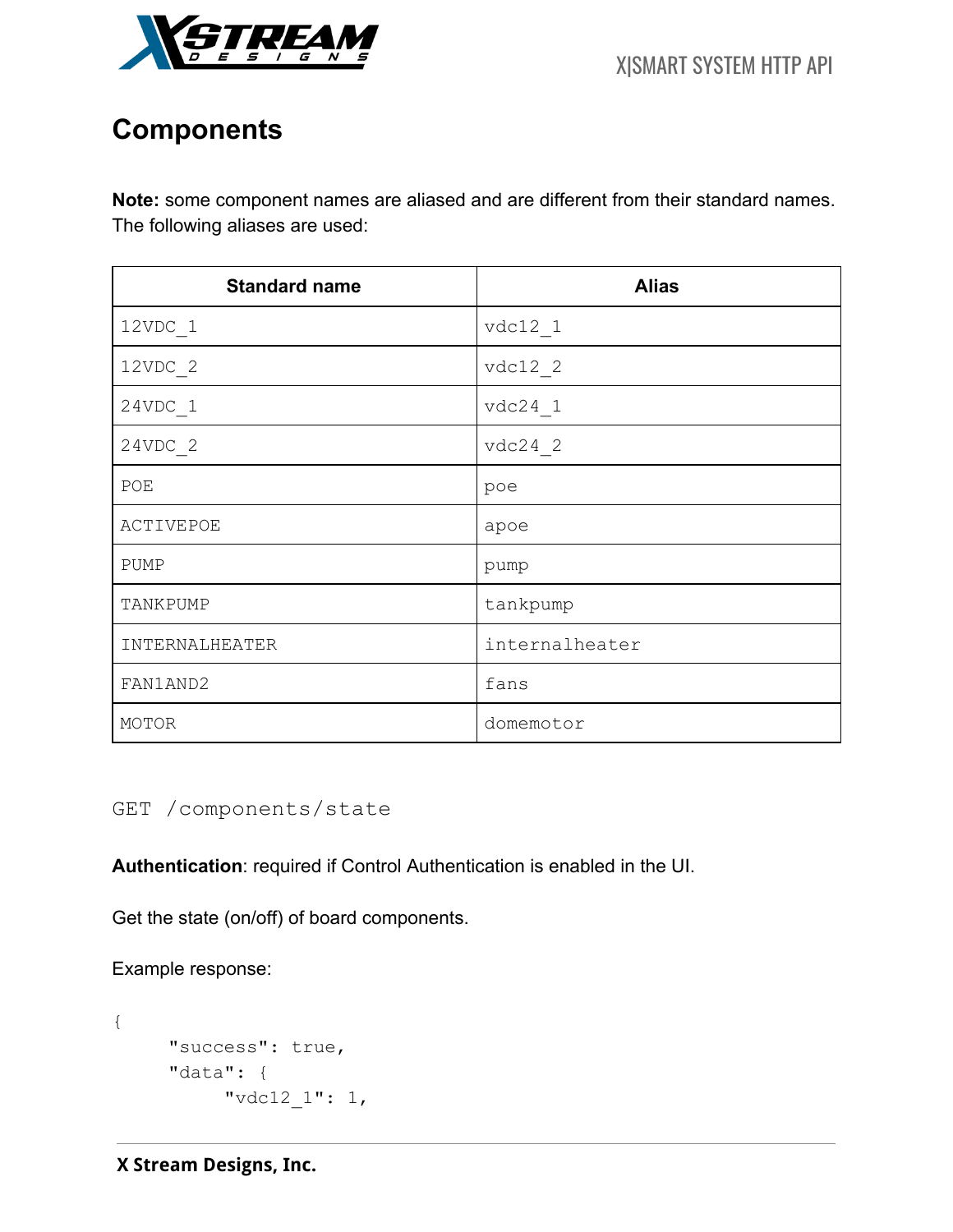

```
"vdc12_2": 1,
          "vdc24_1": 1,
          "vdc24_2": 0,
          "poe": 0,"pump": 0,"tankpump": 0,
          "internalheater": 0,
          "fans": 0,"domemotor": 0
     }
}
```
 $0 - on, 1 - off.$ 

### **Possible errors:**

401 - unauthorized. 500 - internal error.

POST /components/:name/:state

**Authentication**: required if Control Authentication is enabled in the UI.

Set the state (on/off) of a single component.

URL parameters:

name - component name state - component state, possible values are: on, off

#### Example request:

http://[boardhost]:1337/api/board/components/vdc24\_2/on

The above request turns on the  $\text{vdc24}$  2 component.

Example response:

{

"success": true,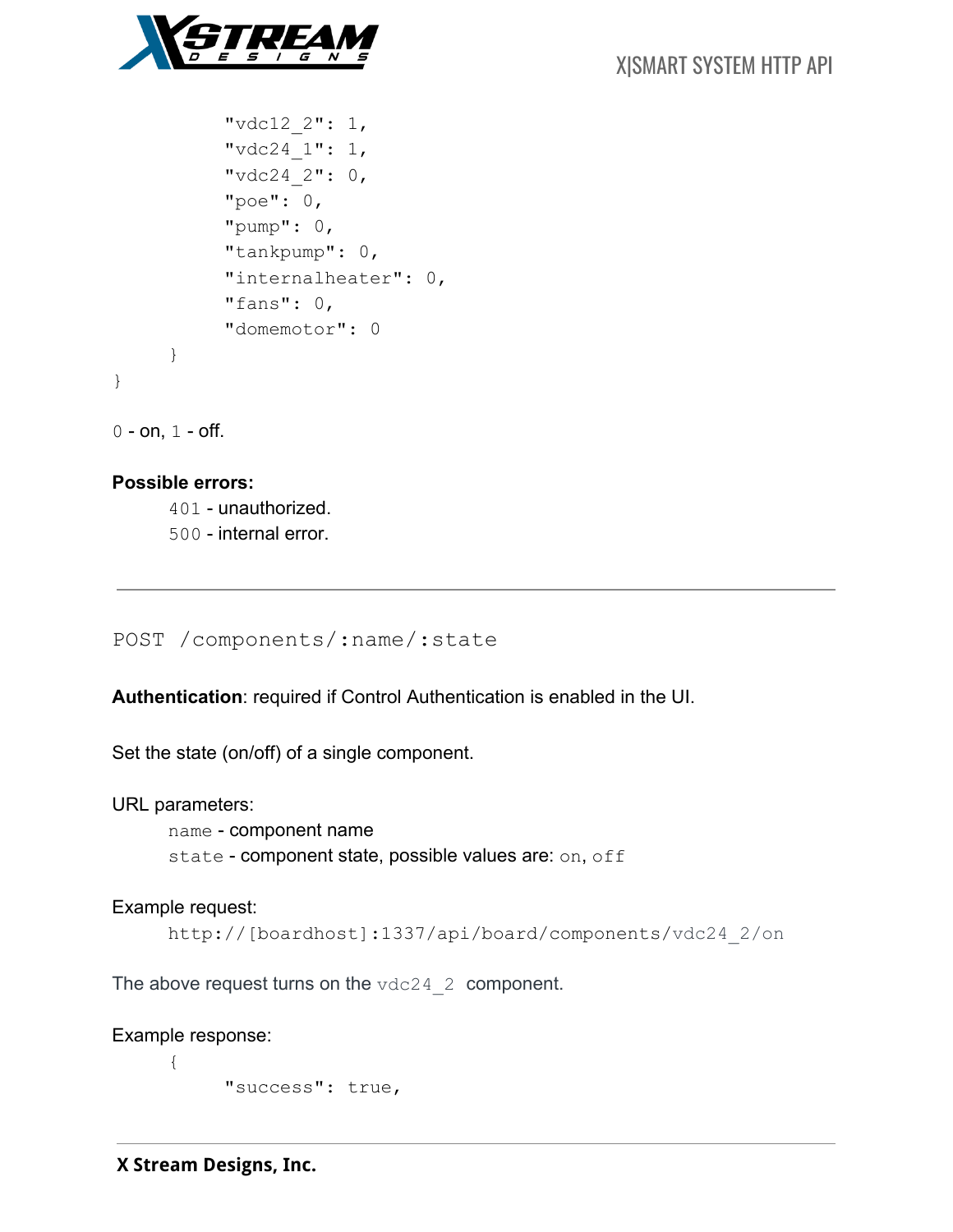



"data": {}

No data is sent back by the server in this case.

## **Possible errors:**

}

401 - unauthorized.

500 - internal error.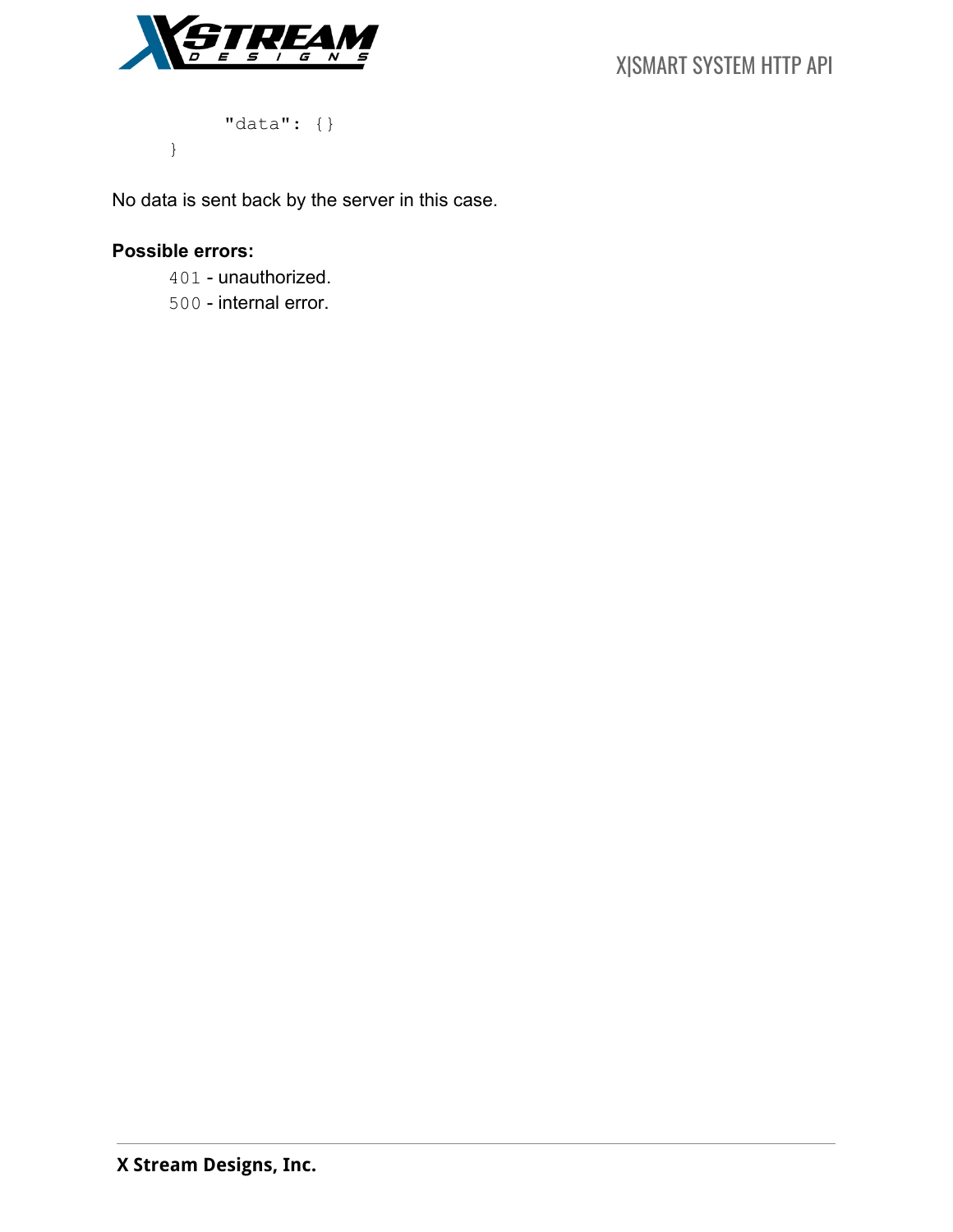

# **Wash/wipe/tankfill routines:**

GET /routine/intervals

**Authentication**: required if Control Authentication is enabled in the UI.

Get interval values for both wash and wipe routines.

### Example response:

```
{
     "success": true,
     "data": {
          "wash": {
                "on": false,
                "interval": 86400000,
               "timeout": 33,
                "lastwash": 1403595000126
          },
          "wipe": {
               "on": false,
                "interval": 900000,
               "timeout": 300000,
               "lastwipe": 1403595000126
          }
     }
}
```
- on is a boolean indicating whether scheduled wash/wipe is running
- interval is the wash/wipe interval in milliseconds. In case of wipe, interval of 0 means that it runs continuously
- timeout is a timeout value at which the routine stops:
	- for wash it's a percentage value of the fluid level
	- for wipe it's a time period in milliseconds
- lastwash/lastwipe is the Unix timestamp in milliseconds specifying last wash/wipe time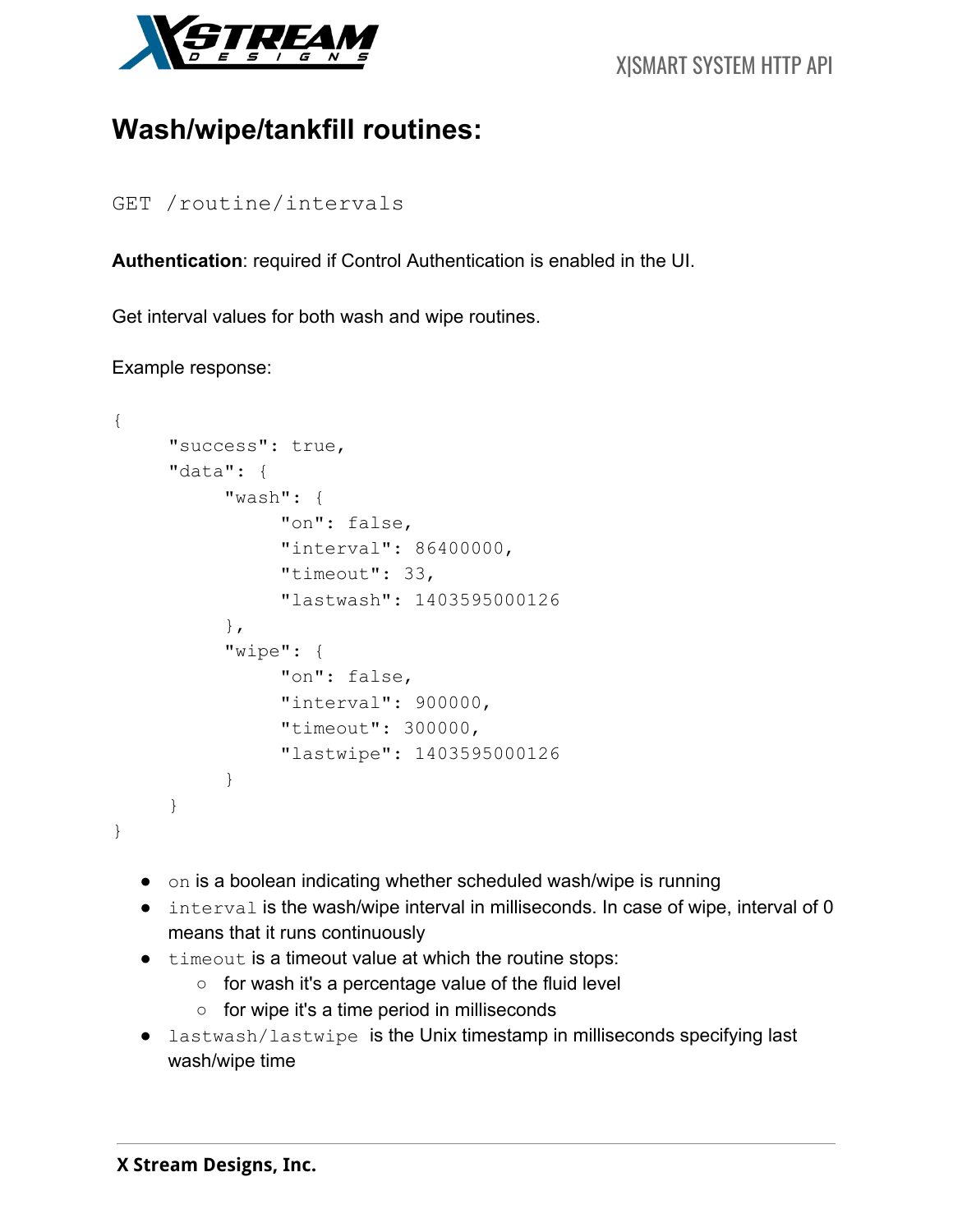

## POST /routine/intervals/:routinename

**Authentication**: required if Control Authentication is enabled in the UI.

Configure repeated schedule for wash/wipe routines.

URL parameters:

routinename - routine name, possible values are: wash, wipe

JSON parameters:

- status enable or disable scheduled routine, values are true or false.
- interval interval value in milliseconds. For wipe, the interval can be set to 0 which means that the dome motor will run continuously until stopped or timed out.
- timeout when to time out (stop repeating the routine): for wash it's percentage value of the fluid level (e.g. 33 - time out when fluid level is at or below ⅓), for wipe it's a time period in milliseconds (e.g. 10800000 - time out after 3 hours).

Example request:

```
POST http://[boardhost]:1337/api/board/routine/intervals/wash
```

```
{
     "status": true,
     "interval": 43200000,
     "timeout": 13
}
```
The above request will set the wash interval to 12 hours, and thus enable the wash routine if it had been disabled. The timeout is set to 13% of the fluid level, which is roughly fluid level Reserve.

Example response:

```
{
     "success": true,
```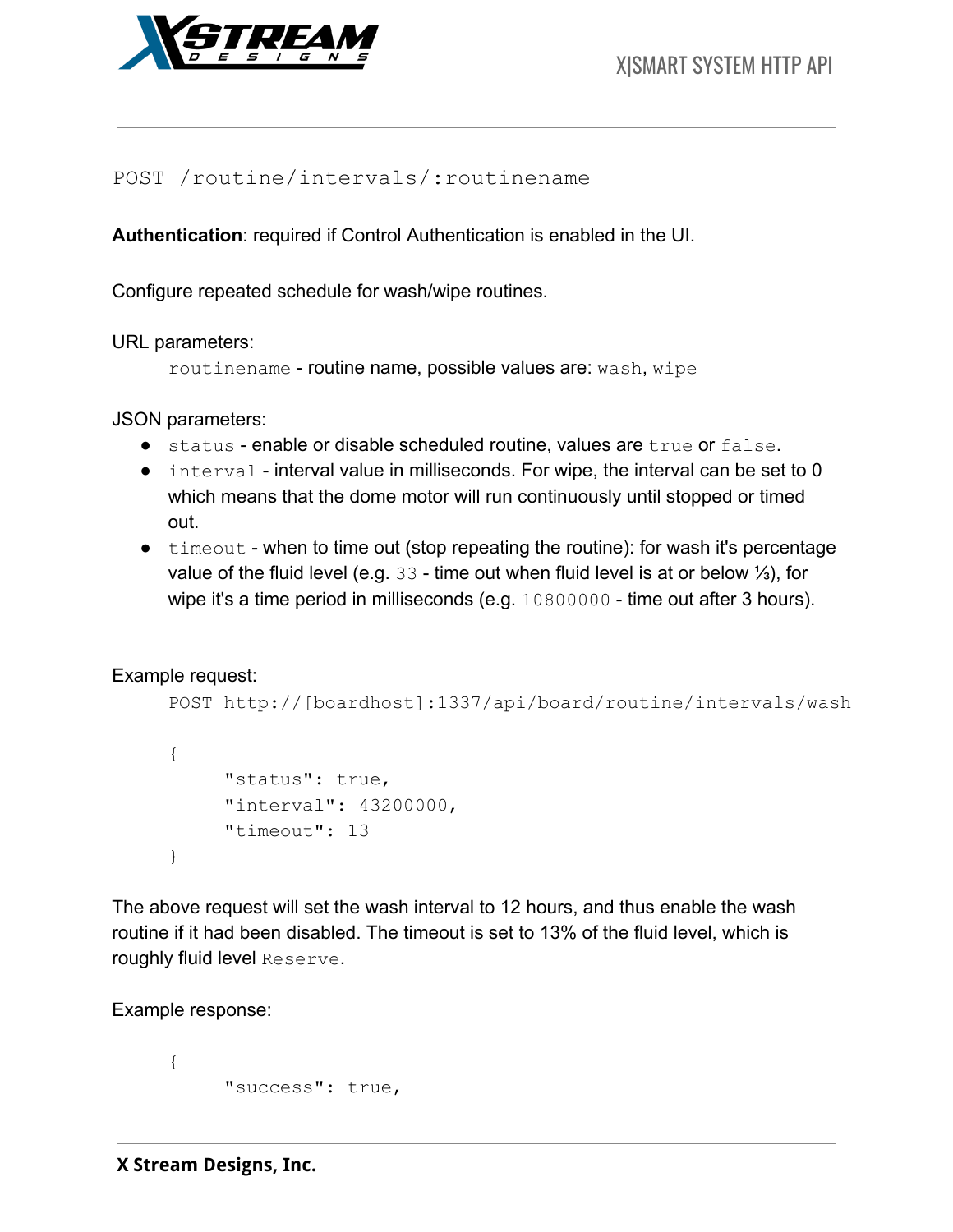

"data": {}

#### **Possible errors:**

}

401 - unauthorized.

500 - invalid configuration specified, or fluid level is unknown/too low, or another internal error. Another possible failure reason is trying to change wipe type from scheduled to continuous (or vice versa) if either of them is currently running. You will need to disable the current configuration first.

### POST /routine/:routinename

**Authentication**: required if Control Authentication is enabled in the UI.

Trigger wash, wipe or tankfill routine one time.

URL parameters:

routinename - routine name, possible values are: wash, wipe, tankfill.

#### Example request:

POST http://[boardhost]:1337/api/board/routine/wash

The above request would trigger the wash routine.

Example response:

```
{
     "success": true,
     "data": {}
}
```
#### **Possible errors:**

401 - unauthorized

500 - tank fill already in progress, or another internal error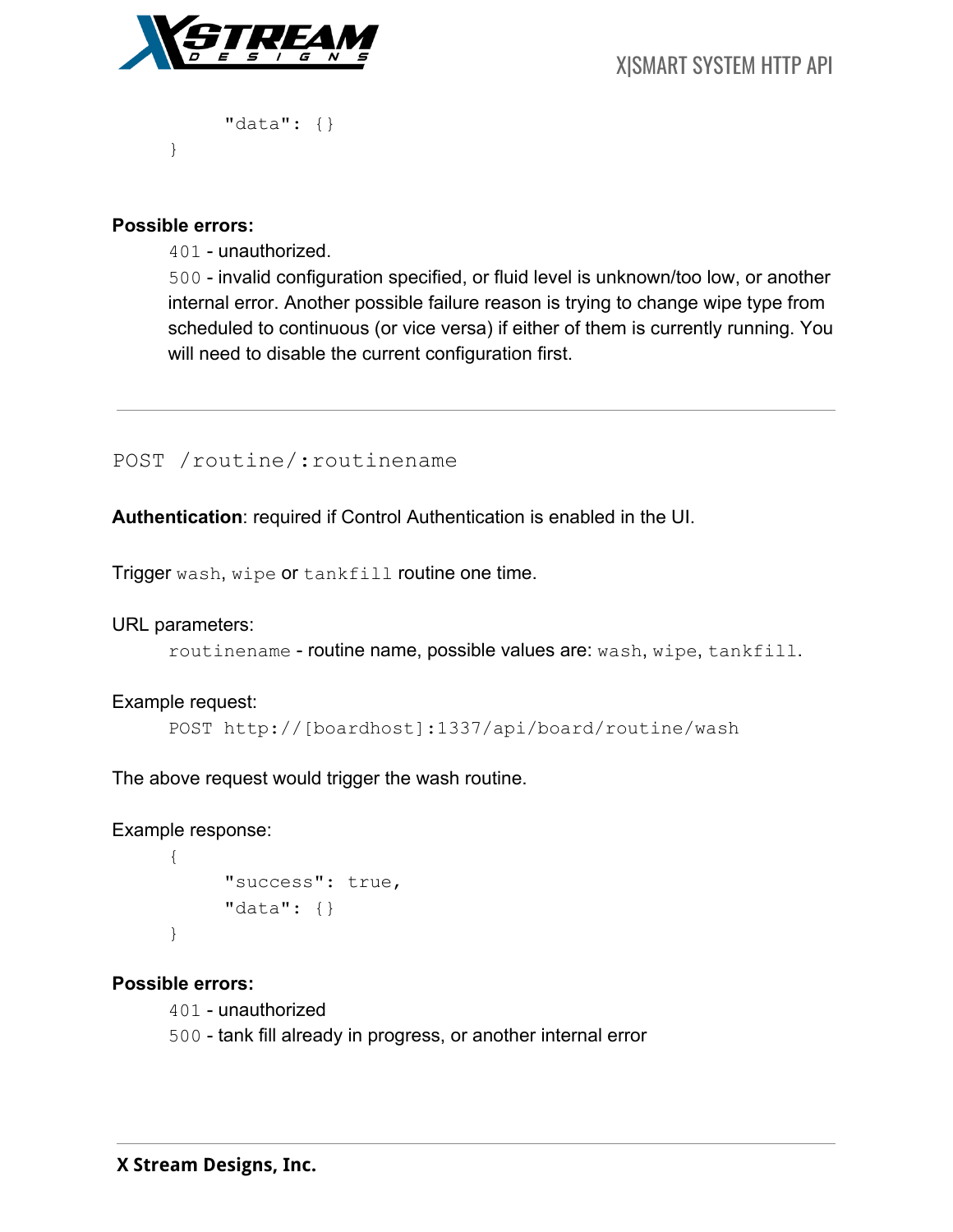

# **Heater**

```
GET /xsparams/heater
```
**Authentication**: required if Control Authentication is enabled in the UI.

Get internal heater settings.

### Example response:

```
{
     "success": true,
     "data": {
          "mode": "auto",
          "temp": "10",
          "heater cycle time": "180",
          "psfans on with heat": "on",
          "psfans off delay": "180",
          "itemp_fan_override": {
               "value": "on",
               "tempCelsius": "34"
          }
     }
}
```
All values are specified as strings in this case. See descriptions below.

### **Possible errors:**

401 - unauthorized. 500 - failed to read configuration or another internal error.

## POST /xsparams/heater

**Authentication**: required if Control Authentication is enabled in the UI.

Set heater settings.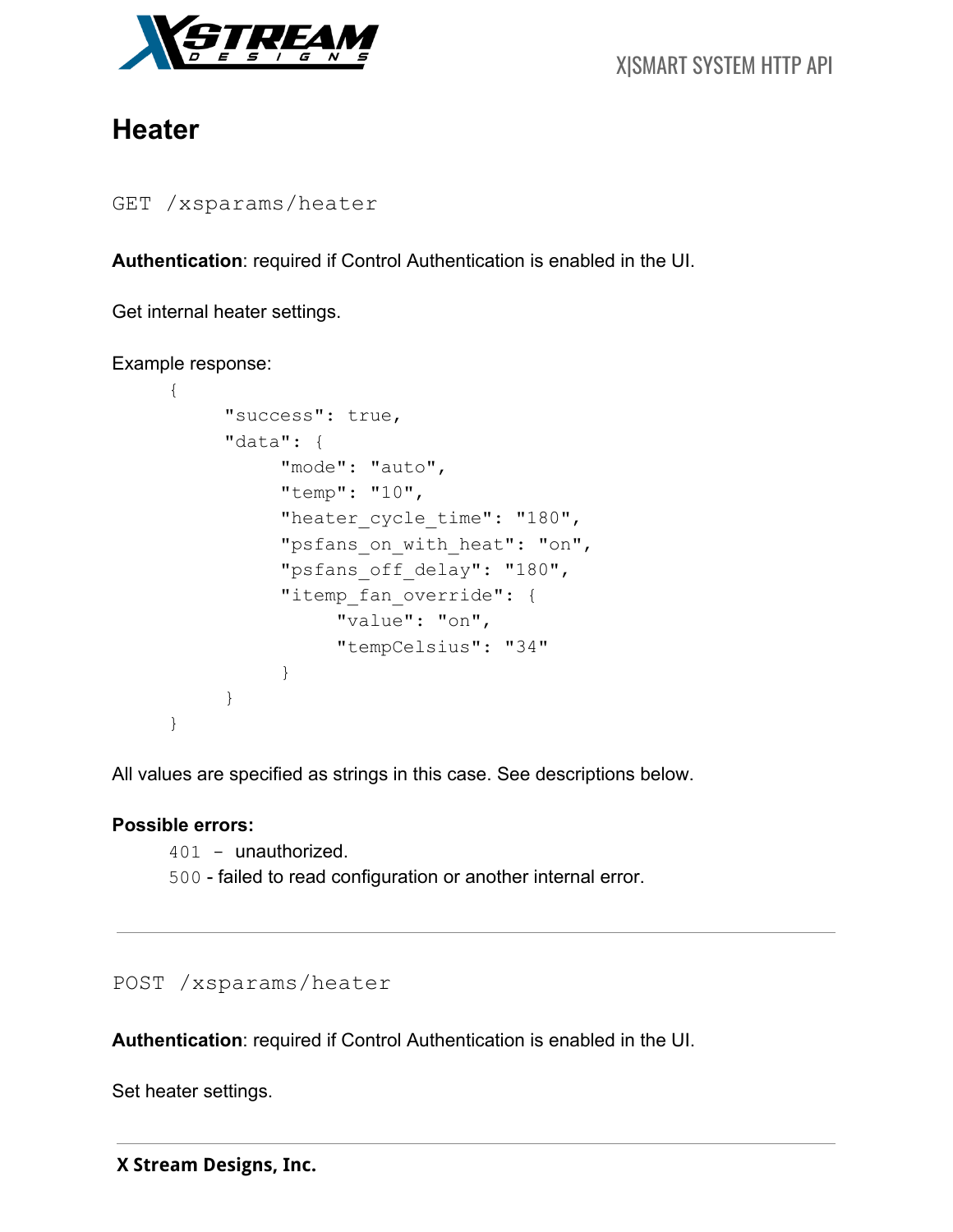

## JSON parameters:

mode is the mode in which internal heater operates. It's either auto or off. temp is the lower temperature limit at which the heater will turn on automatically. Value is in degrees Celsius.

heater cycle time is the duration of the heater cycle when in turns on, in seconds.

psfans on with heat is either on or off. On will force the power supply fans to turn on when heater turns on.

psfans off delay is the number of seconds the power supply fans will continue to operate after the heater turns off.

itemp fan override is used to turn on power supply fans when internal temperature exceeds the one specified. value is either on or off, tempCelsius is the temperature value.

## Example request:

```
POST http://[boardhost]:1337/api/board/xsparams/heater
```

```
{
```

```
"mode": "auto",
"temp": "10",
"heater cycle time": "180",
"psfans on with heat": "on",
"psfans off delay": "180",
"itemp fan override": {
     "value": "on",
     "tempCelsius": "34"
}
```
(All values are strings).

Example response:

}

```
{
     "success": true,
     "data": {}
}
```
## **Possible errors:**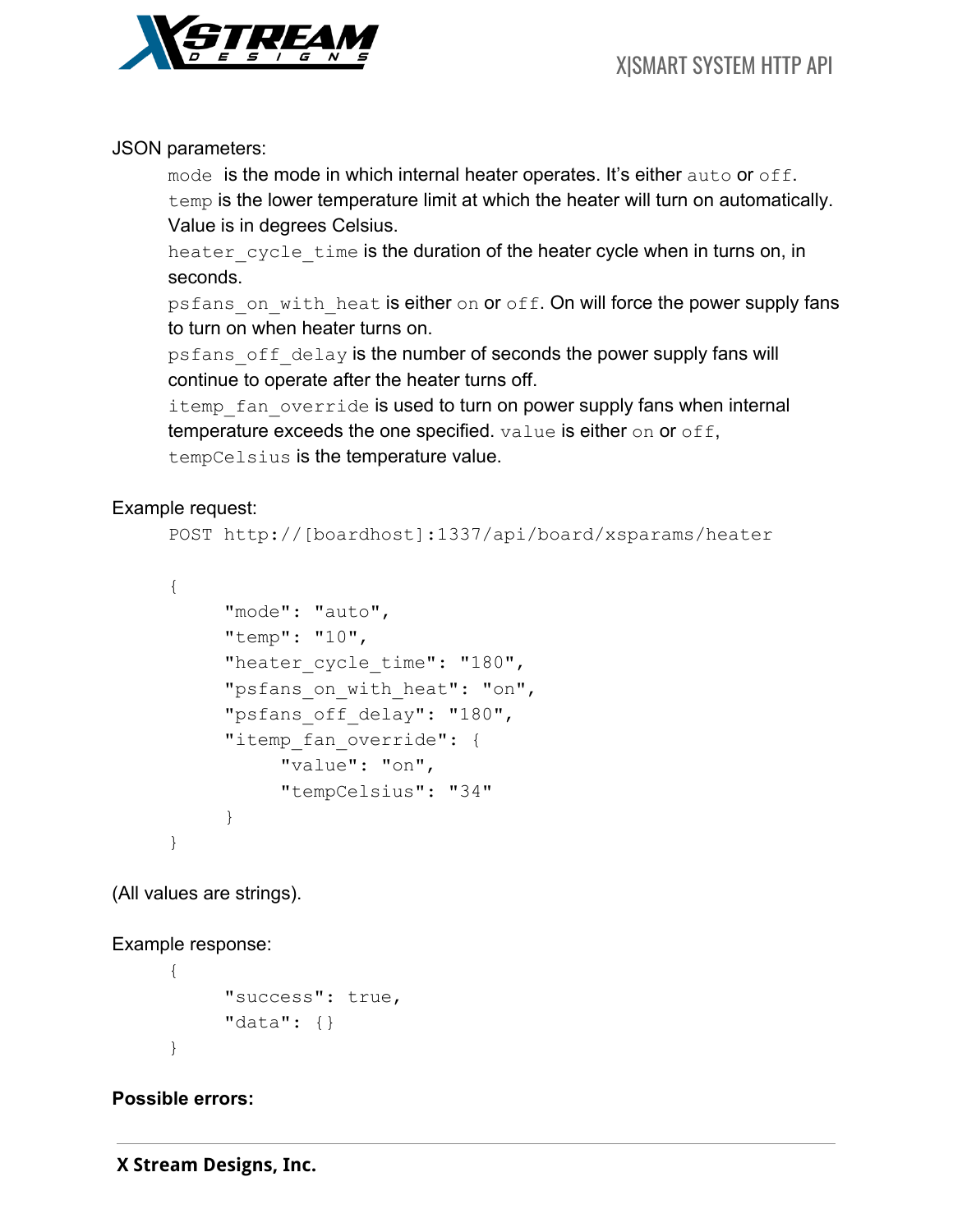

401 - unauthorized.

500 - some specified values are invalid or failed to save configuration to disk, or another internal error.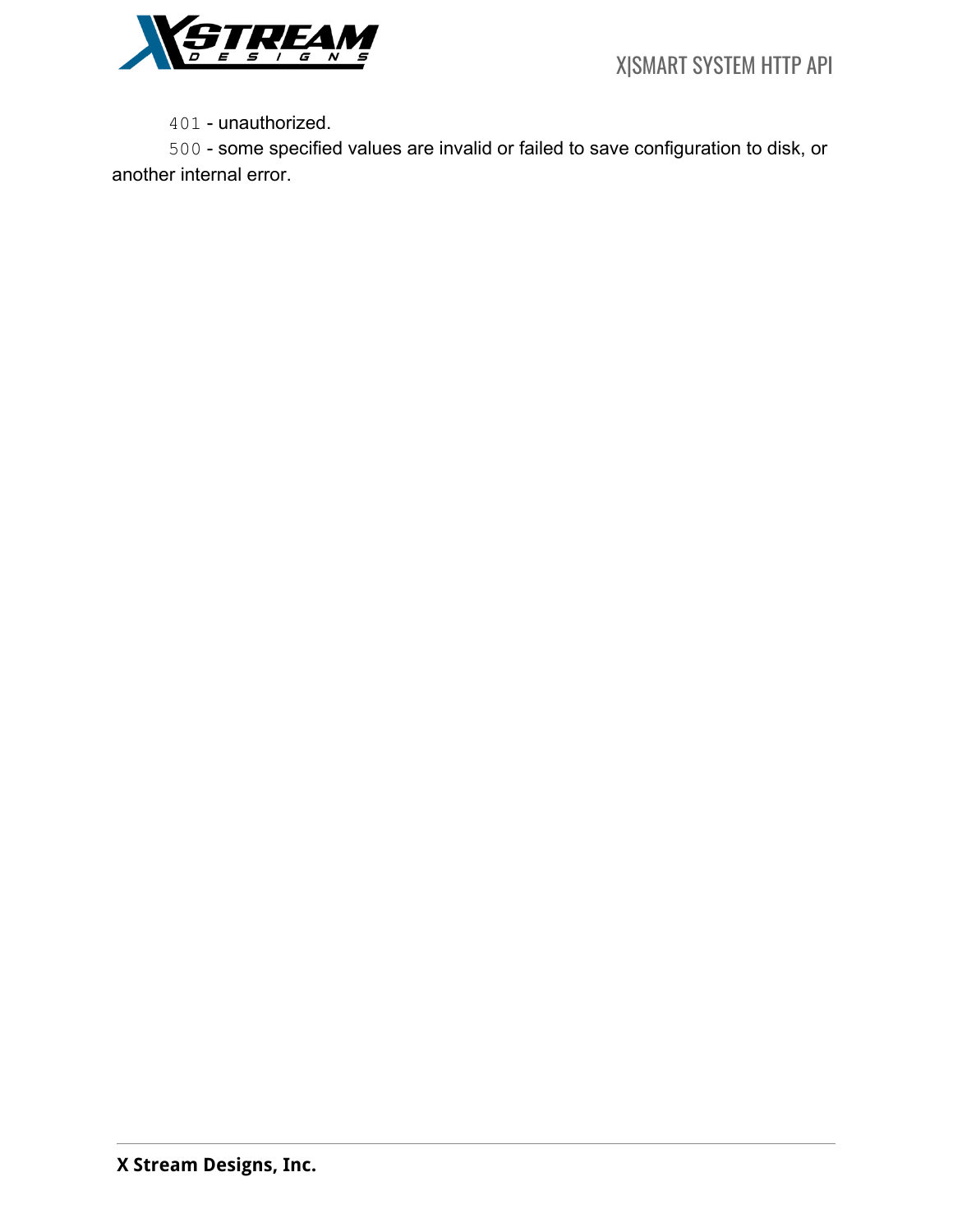

# **Startup settings**

GET /xsparams/startup

**Authentication**: always required.

Get startup settings for board components. Startup setting indicates whether a component is turned on startup.

Example response:

```
{
   "success": true,
   "data": {
     "12VDC_1": "on",
     "12VDC_2": "on",
     "24VDC_1": "on",
     "24VDC_2": "off",
     "POE": "off",
     "Power Supply Fans": "off",
     "ACTIVEPOE": "off"
   }
}
```
**Possible errors:**

401 - unauthorized. 500 - failed to read configuration or another internal error.

POST /xsparams/startup

**Authentication**: always required.

Set startup setting for all components.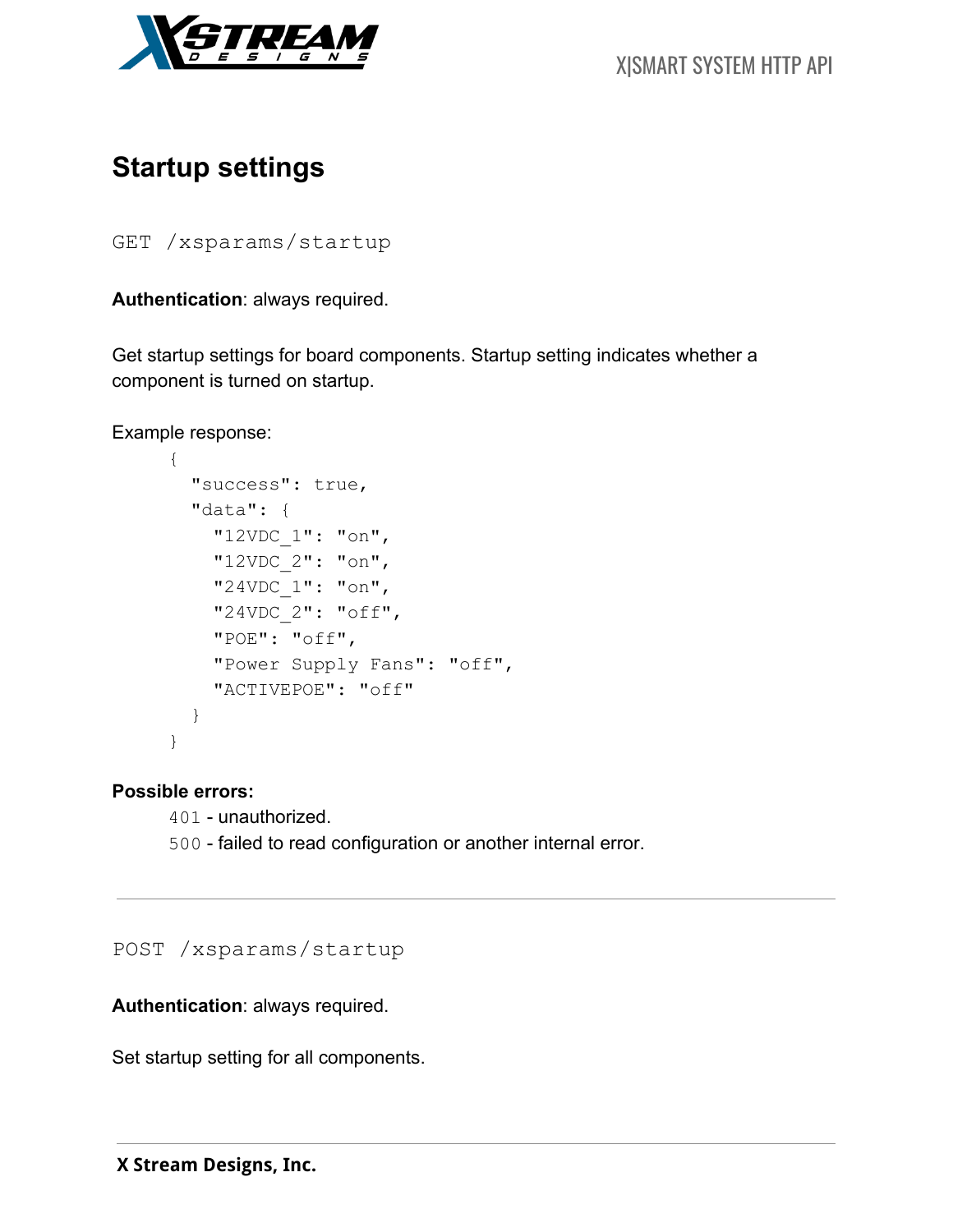

### JSON parameters:

12VDC 1 - either on or off 12VDC 2 - either on or off 24VDC 1 - either on or off 24VDC 2 - either on or off POE - either on or off Power Supply Fans - either on or off ACTIVEPOE - either on or off

### Example request:

```
POST http://[boardhost]:1337/api/board/xsparams/startup
{
     "12VDC_1": "on",
     "12VDC_2": "on",
     "24VDC_1": "on",
     "24VDC_2": "off",
     "POE": "off",
     "Power Supply Fans": "off",
     "Turbo Fan": "off"
}
```
## Example response:

{ "success": true, "data": {} }

## **Possible errors:**

401 - unauthorized

500 - failed to save configuration or another internal error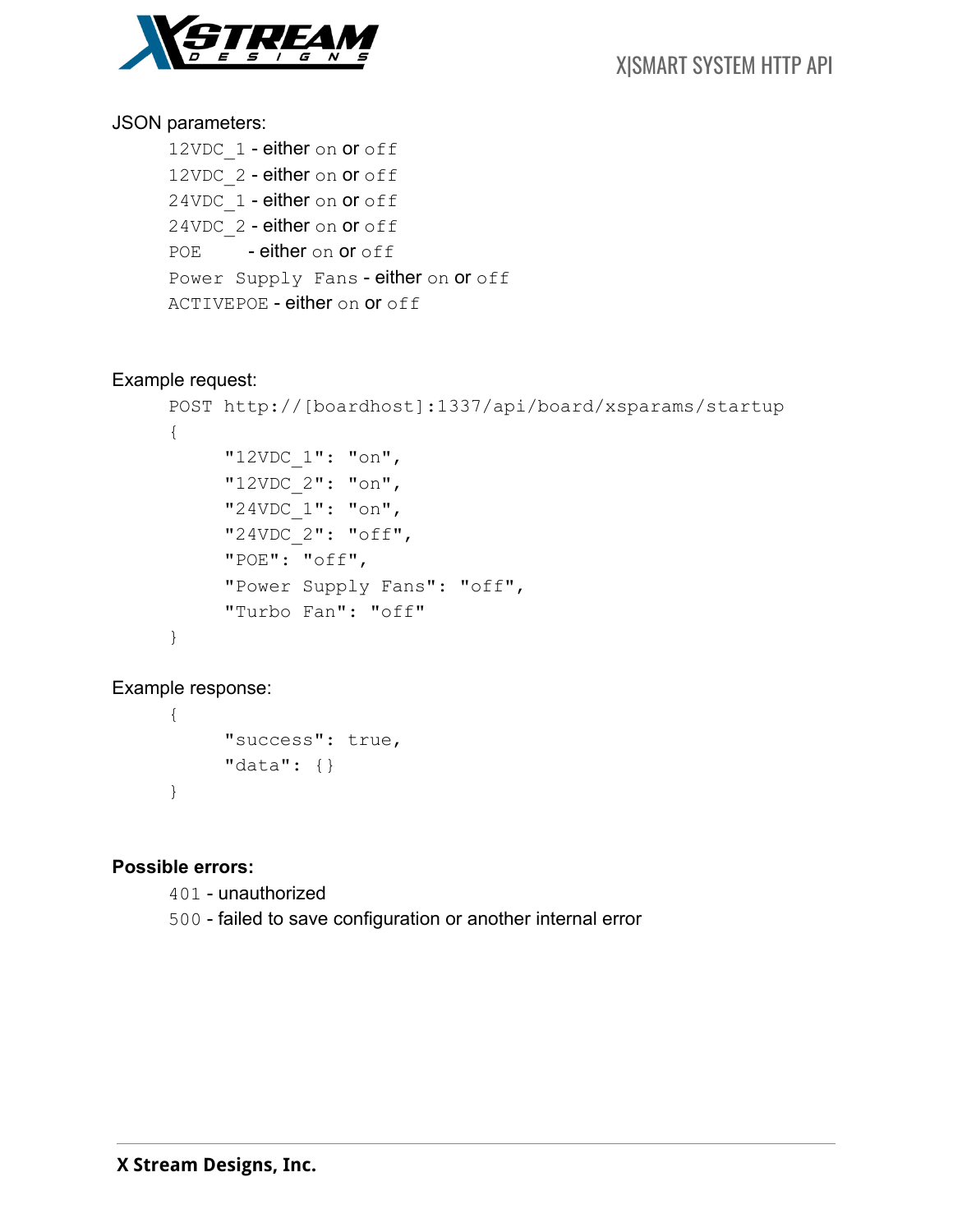

# **System settings**

Settings correspond to the ones seen in the web user interface.

GET /settings

**Authentication**: always required.

Get all system settings.

```
Example response:
```
{

```
 "success": true,
 "data": {
   "network": {
     "dhcp": false,
     "address": "192.168.1.25",
     "mask": "255.255.255.0",
     "gateway": "192.168.1.1",
     "dns1": "8.8.8.8",
     "dns2": "192.168.1.1"
   },
   "time": {
     "IANAZone": "America/Los_Angeles",
     "countryName": "United States"
   },
   "controlauth": false,
  "firmware version": "1.0.0",
   "player": {
     "host": "www.example.com",
     "port": "8086",
     "app": "live",
     "streamname": "mystream",
     "autoplay": false,
     "mute": false
   },
   "cid": {
```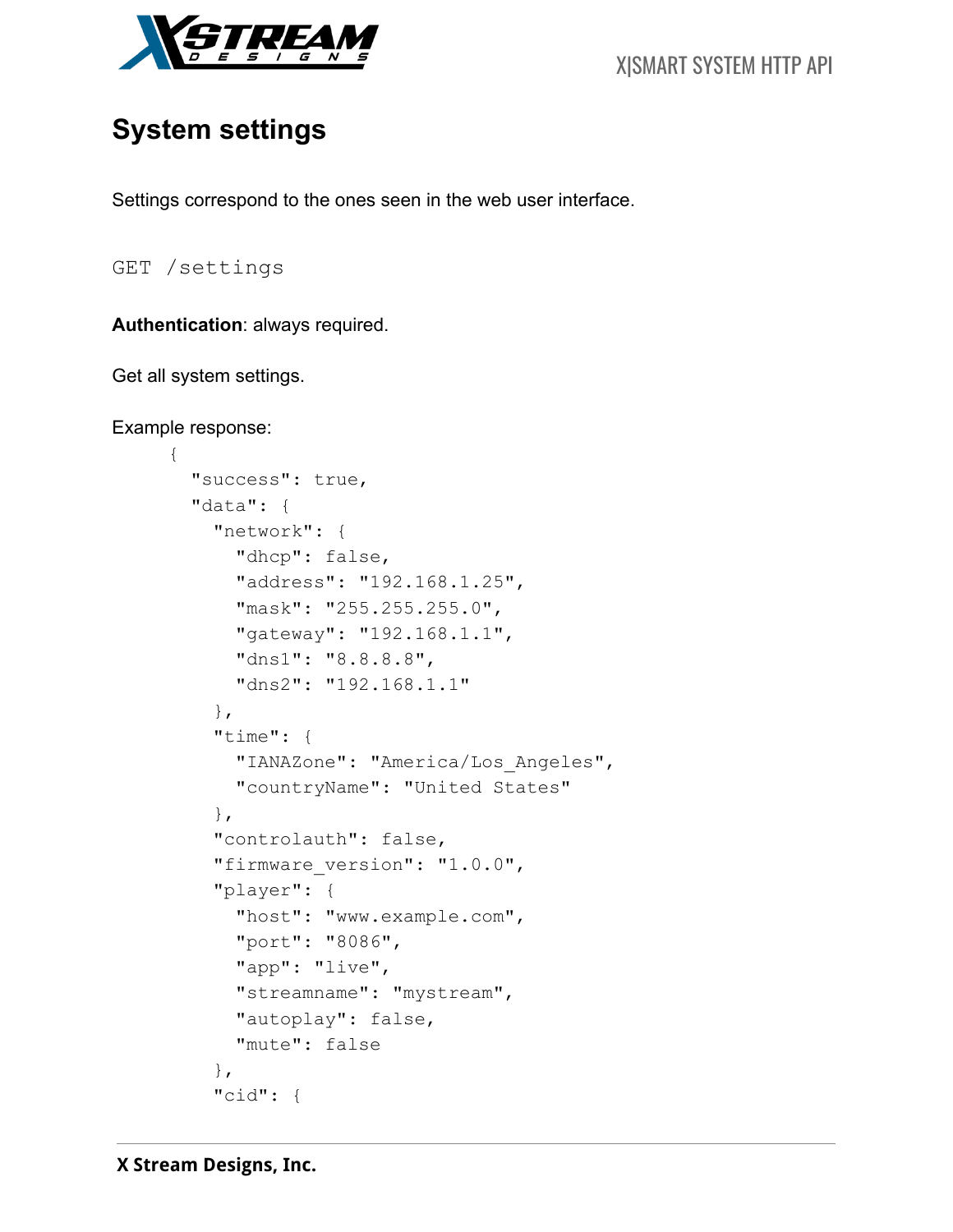

```
 "Spraytime": "1400",
       "Wipetime": "1200",
       "DomeMotorStartDelay": "200",
       "DomeMotorStopDelay": "400"
     },
     "auxtank": {
       "Autotankfill": {
         "value": "off",
         "fillLevel": "2",
         "timeoutSec": "60",
         "alarmState": "on"
       },
       "AuxPumpStopFullDelay": "5",
     }
   }
}
```
#### **Possible errors:**

401 - unauthorized 500 - internal error

POST /settings/password

**Authentication**: always required.

Set system password.

JSON parameters:

password - password string (must be a string of 3 or more characters).

```
Example request:
```

```
POST http://[boardhost]:1337/api/board/settings/password
{
     "password": "mynewpassword"
```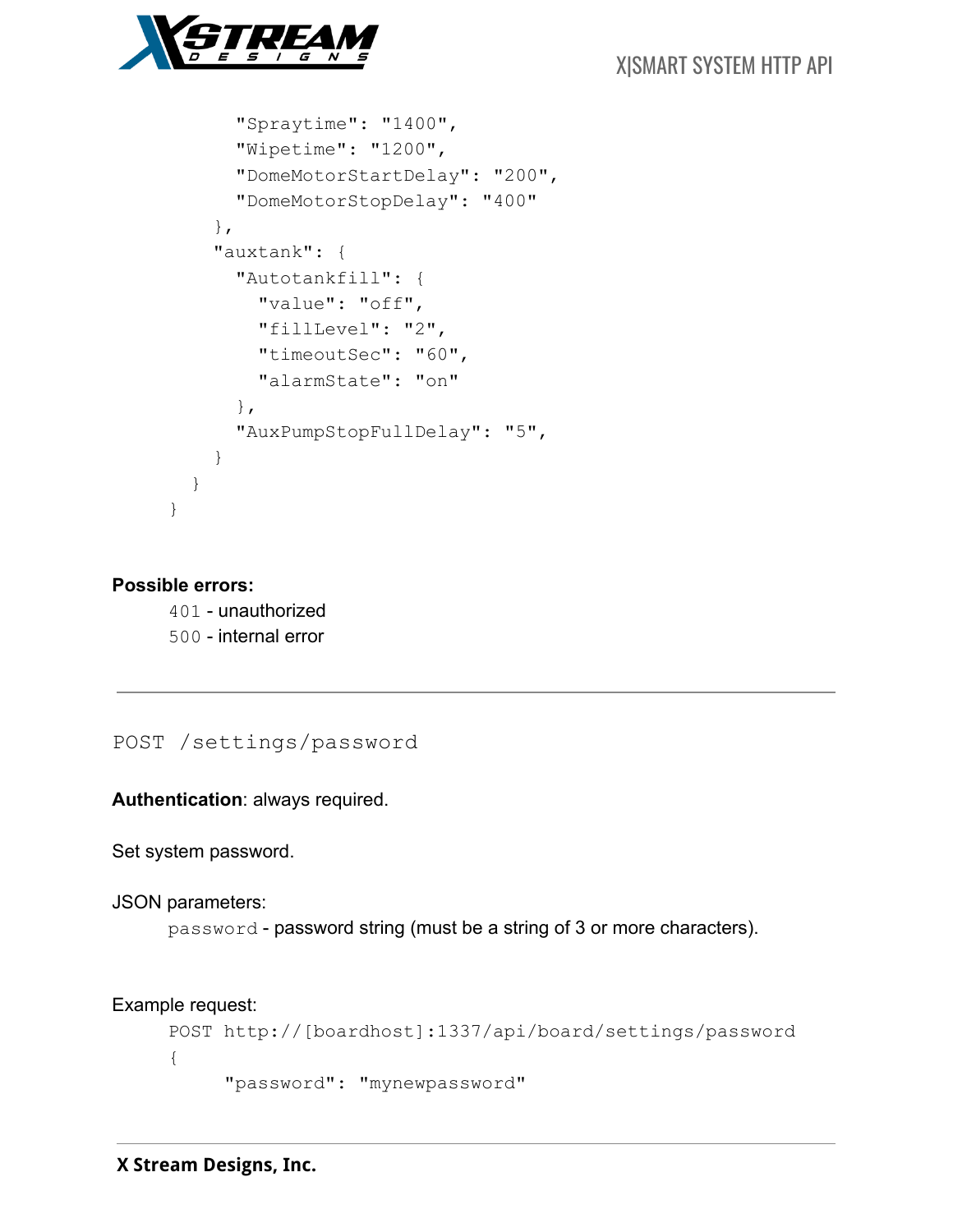

}

### Example response:

```
{
     "success": true,
     "data": {}
}
```
### **Possible errors:**

401 - unauthorized 500 - invalid password or another internal error

### POST /settings/network

**Authentication**: always required.

Set system network settings.

#### JSON parameters:

dhcp - boolean indicating whether to use DHCP or not address - IP address mask - network mask gateway - network gateway dns1 - first DNS server address dns2 - second DNS server address port - network port used by web UI

#### Example request:

```
POST http://[boardhost]:1337/api/board/settings/network
{
   "dhcp": false,
   "address": "192.168.1.25",
   "mask": "255.255.255.0",
   "gateway": "192.168.1.1",
   "dns1": "8.8.8.8",
```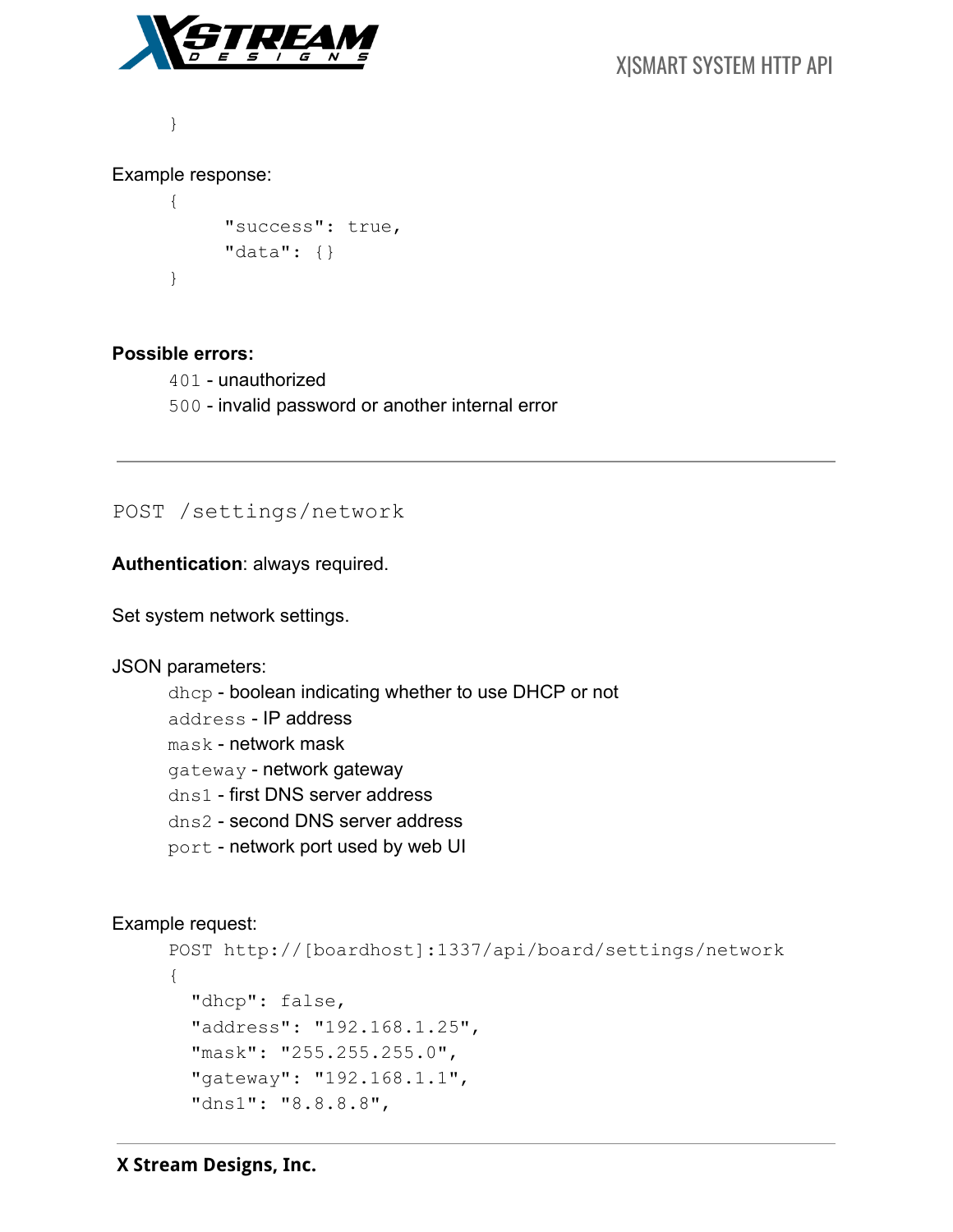

 "dns2": "192.168.1.1", "port": "3333"

Example response:

}

```
{
     "success": true,
     "data": {}
}
```
**Note:** network settings take at least a few seconds to change.

### **Possible errors:**

401 - unauthorized 500 - invalid network configuration specified or another internal error

POST /settings/controlauth

**Authentication**: always required.

Enable/disable Control Authentication setting.

JSON parameters:

controlauth - boolean indicating whether to enable Control Authentication

### **Possible errors:**

401 - unauthorized 500 - invalid parameter given or another internal error

POST /settings/time

**Authentication**: always required.

 **X Stream Designs, Inc.**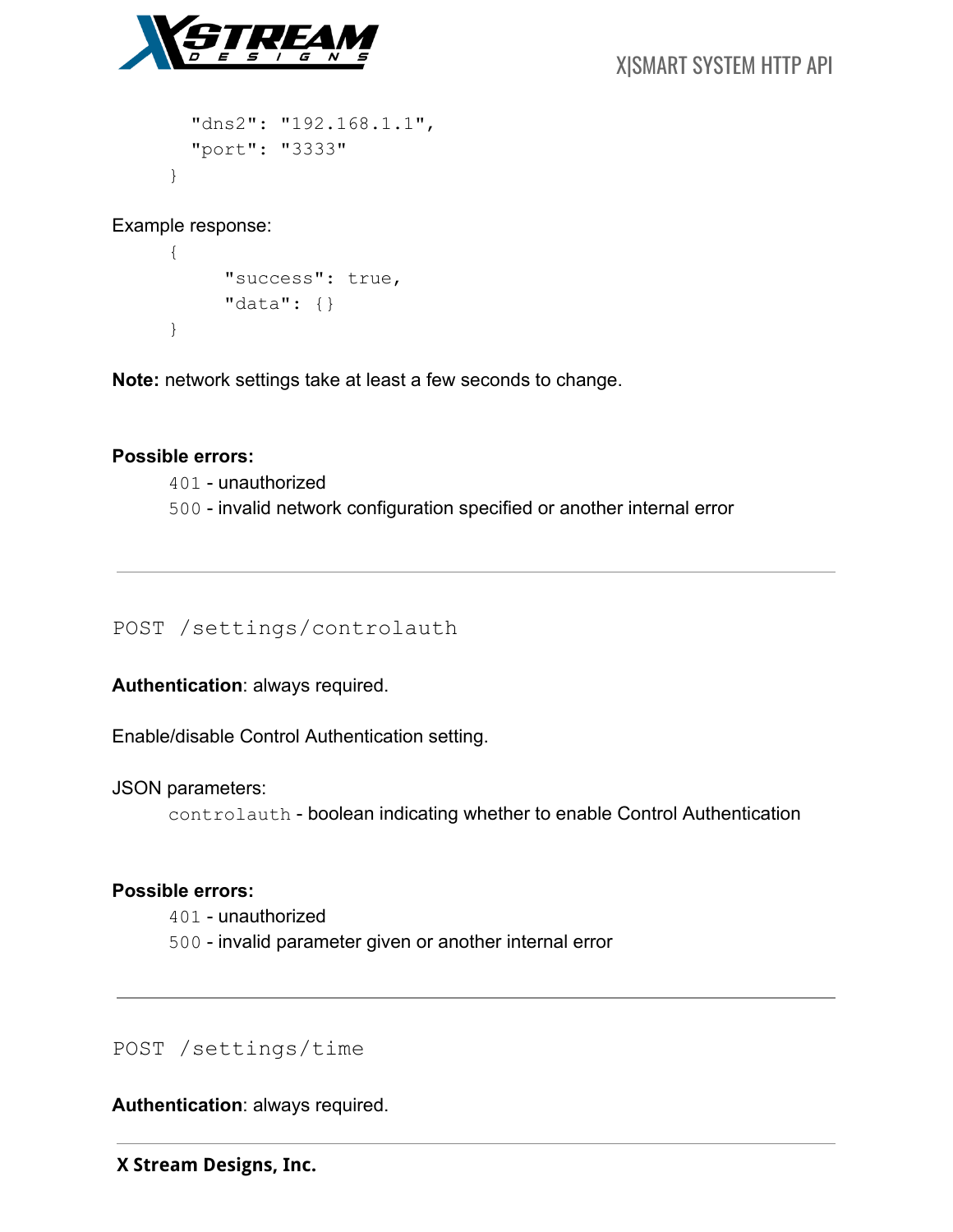

Set system time settings.

JSON parameters:

IANAZone - **IANA time zone ID that most closely matches the location of the** enclosure

countryName - country where enclosure is located. This is only used in the web interface for easier time zone ID filtering. Must be a valid name as seen in the country selection box provided in the web interface.

Example request:

```
POST http://[boardhost]:1337/api/board/settings/time
{
   "IANAZone": "America/Los_Angeles",
   "countryName": "United States"
}
```
## **Possible errors:**

401 - unauthorized 500 - invalid IANA time zone or some other internal error

POST /settings/cid

**Authentication**: always required.

Set CID settings.

JSON parameters:

Spraytime - the amount of time in milliseconds the fluid is sprayed during the wash function

DomeMotorStartDelay - the amount of time in milliseconds after which dome motor (wipe) starts operating after spray function begins

DomeMotorStopDelay - the amount of time in milliseconds to delay wipe stop after spraying stops

Wipetime - the amount of time in milliseconds to spin the dome during wipe operation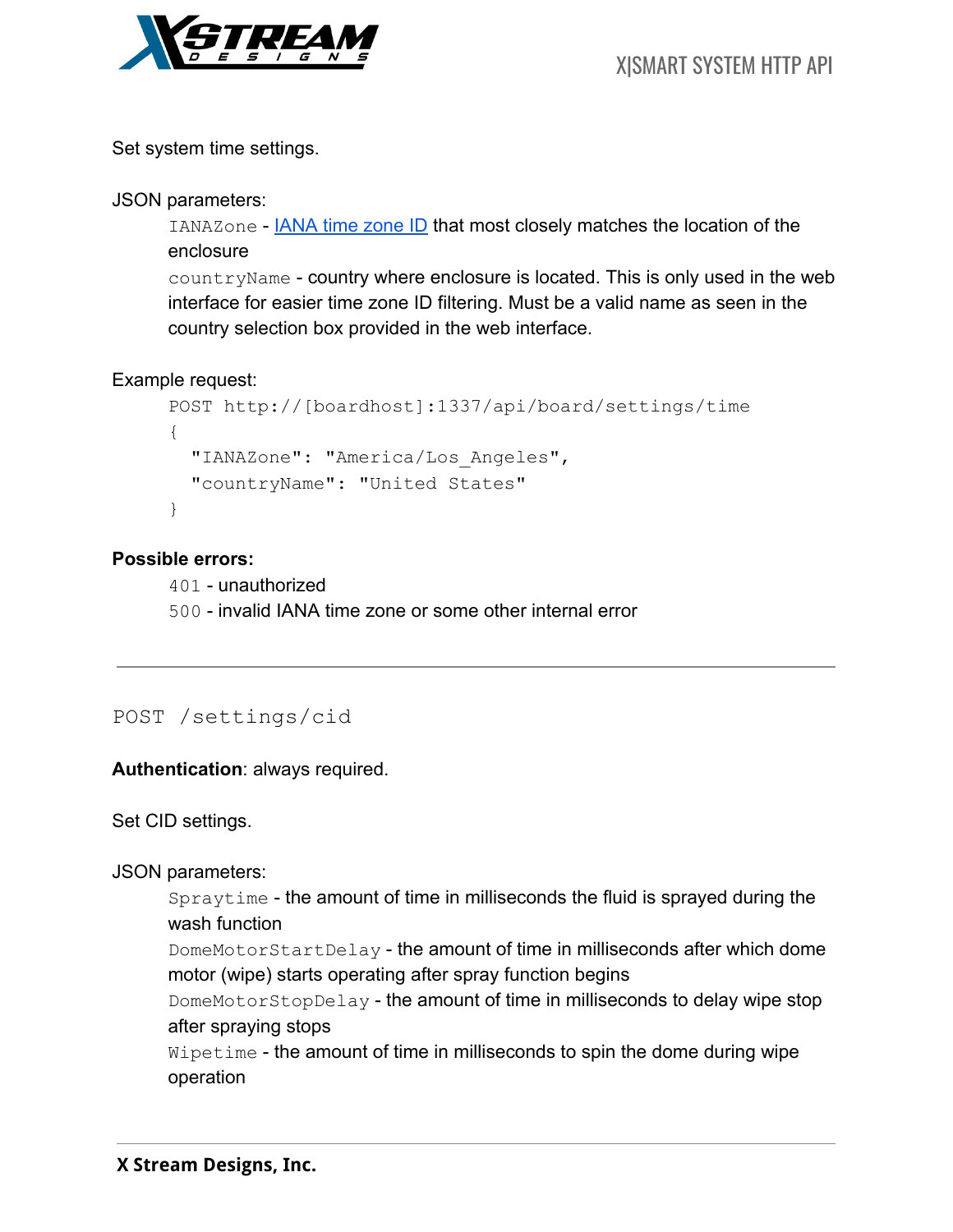

All values above must be specified as strings.

### Example request:

```
POST http://[boardhost]:1337/api/board/settings/cid
{
   "Spraytime": "1400",
   "DomeMotorStartDelay": "200",
   "DomeMotorStopDelay": "400",
   "Wipetime": "1200",
}
```
### **Possible errors:**

401 - unauthorized 500 - failed to save configuration or another internal error

POST /settings/aux-tank

**Authentication**: always required.

Set auxiliary tank settings.

## JSON parameters:

value - enable or disable auto fill. Valid values are on or off.

fillLevel - fluid level at which to refill the tank. This is specified in thirds of the fluid level. Valid values are 1 and 2 which mean ⅓ or ⅔ thirds of the fluid level. timeoutSec - timeout period within which the fluid reservoir must be filled to the next level, triggering the alarm otherwise (if enabled). Value is in seconds. AuxPumpStopFullDelay - duration in seconds to delay shutting down the aux pump after the tank reads Full.

alarmState - turn auto fill alarm on or off. The alarm goes off when the fluid in the reservoir fails to reach the next level within the specified timeout period (see above). Valid values are on and off.

All parameters above must be sent as strings.

Example request:

```
POST http://[boardhost]:1337/api/board/settings/aux-tank
```